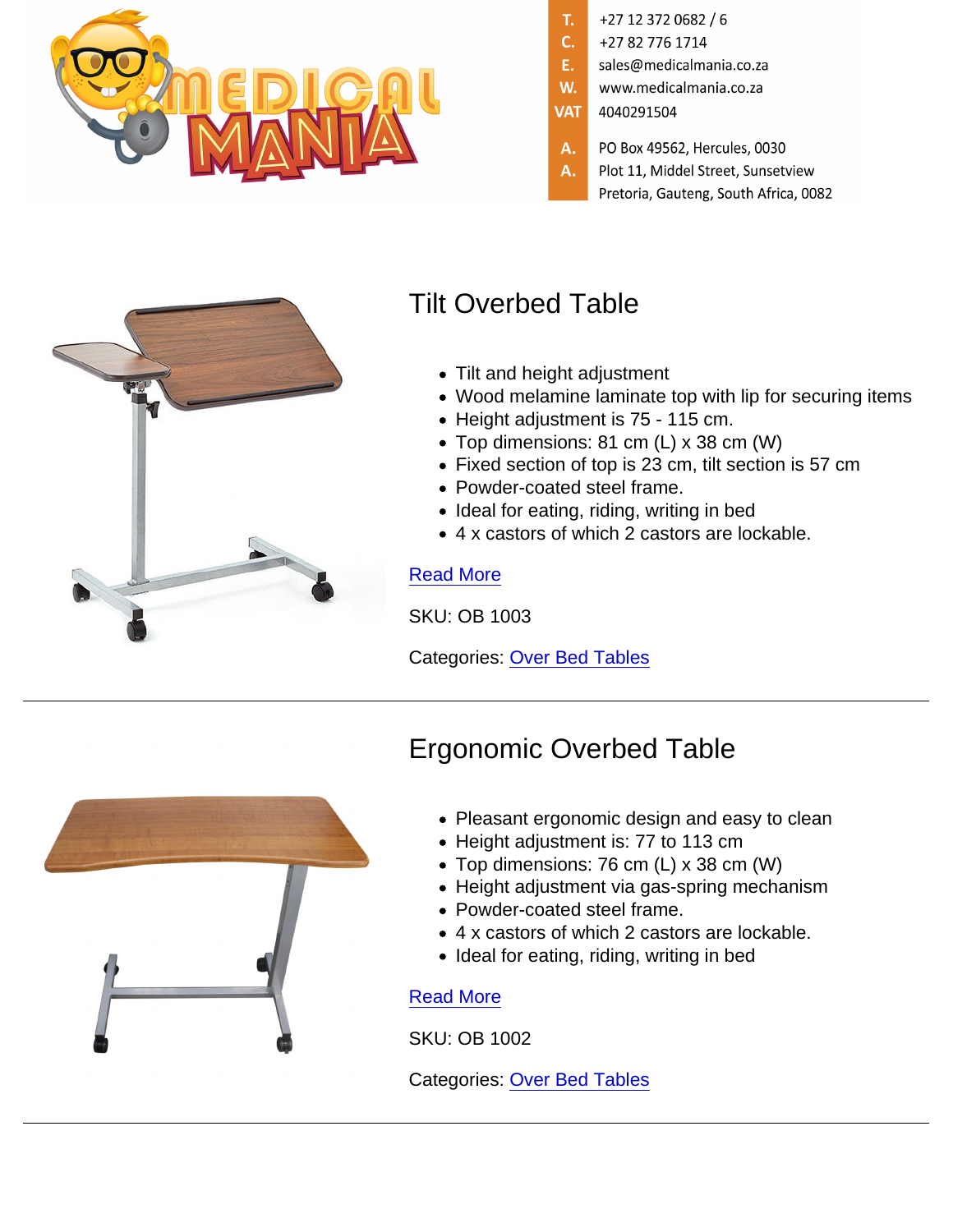## Mayo Table

- Stainless Steel Tray made with 4 Sided Edges
- Frame Options Available

#### [Read More](https://www.medicalmania.co.za/product/mayo-table/)

SKU: TR620

Categories: [Tables & Trolleys](https://www.medicalmania.co.za/product-category/furniture/tables-trolleys/)

### Over Bed Table - Hi-Lo Light Weight

- Light Weight Adjustable Swivel Melamine Top
- Stainless Steel Edging on One Side (that makes it comfortable for reading)
- Old Oak Finish Table Top Size: 600 x 400mm with Round Sealed Edges
- Top can be Extended over the Bed if necessary
- Top can be Removed and Turned Around to be used on the other side of the bed if needed
- Can be used both Sides of the Bed
- Mounted on 4x 50mm Swivel Castors
- Epoxy Powder Coated
- Square Frame and Plated Adjustable Square Tube

#### [Read More](https://www.medicalmania.co.za/product/over-bed-table-hi-lo-light-weight/)

SKU: BD224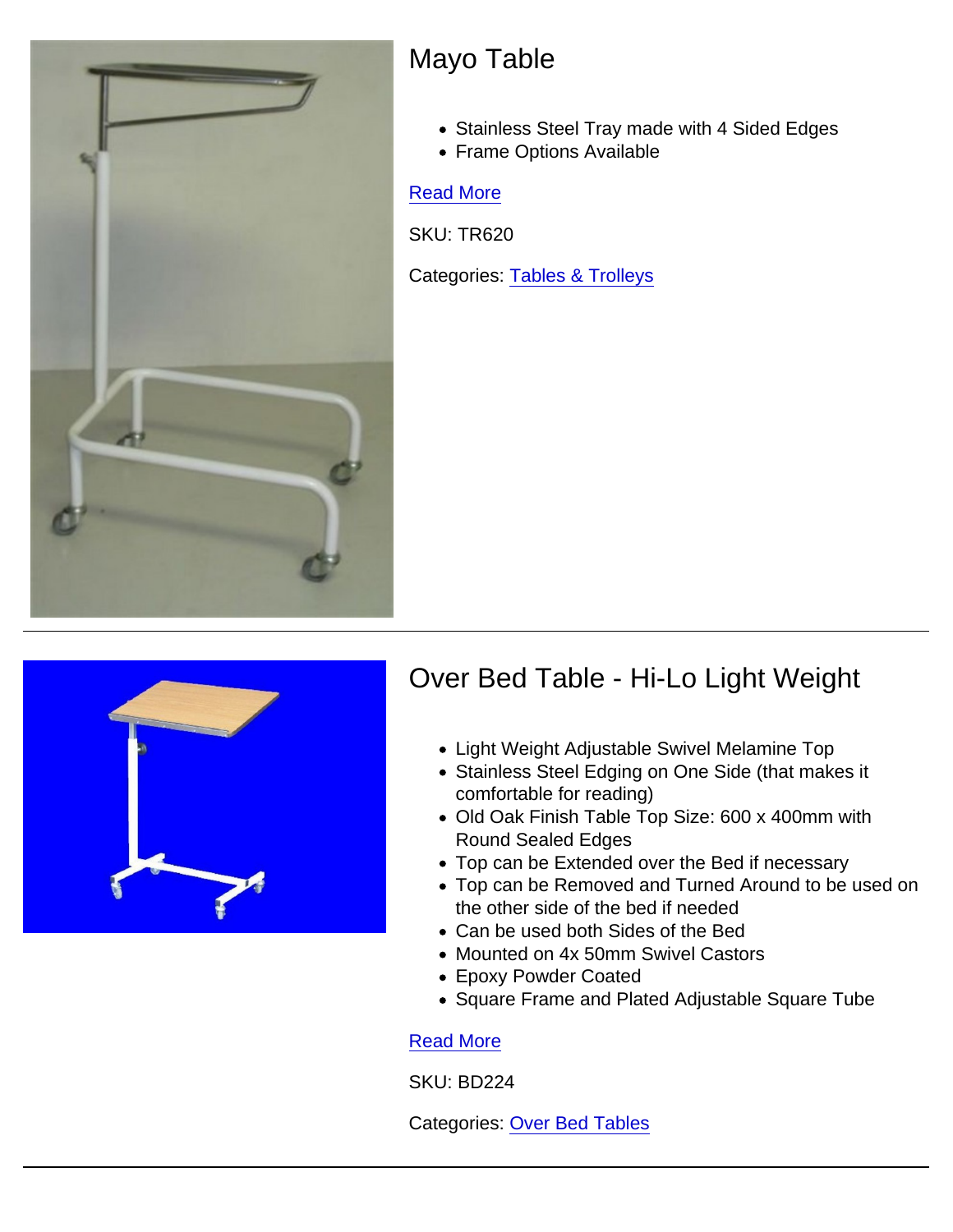## Over Bed Table - Hi-Lo

- Adjustable Melamine Swivel Top
- Stainless Steel Edging on One Side (that makes it comfortable for reading)
- Old Oak Finished Table Top Size: 600 x 400mm with Round Sealed Edges Top can be Extended over the Bed if necessary
- Top can be Removed and Turned Around to be used on the other side of the Bed if needed
- Can be used both sides of the Bed
- Mounted on 4x 50mm Swivel Castors
- Epoxy Powder Coated Square Frame and Plated Adjustable Square Tube

### [Read More](https://www.medicalmania.co.za/product/over-bed-table-hi-lo/)

SKU: BD231

Categories: [Over Bed Tables](https://www.medicalmania.co.za/product-category/furniture/tables-trolleys/over-bed-tables/)

### Over Bed Table - Cantilever

- Cantilever Height Adjustable Heavy Duty
- Melamine Top Size: 900 x 400mm with Round Edged Sides
- Heigh Adjustable easy Activated by means of Handle under Top
- Mounted on 4x 50mm Swivel Castors
- Epoxy Powder Coated Finish

#### [Read More](https://www.medicalmania.co.za/product/over-bed-table-cantilever/)

SKU: BD230